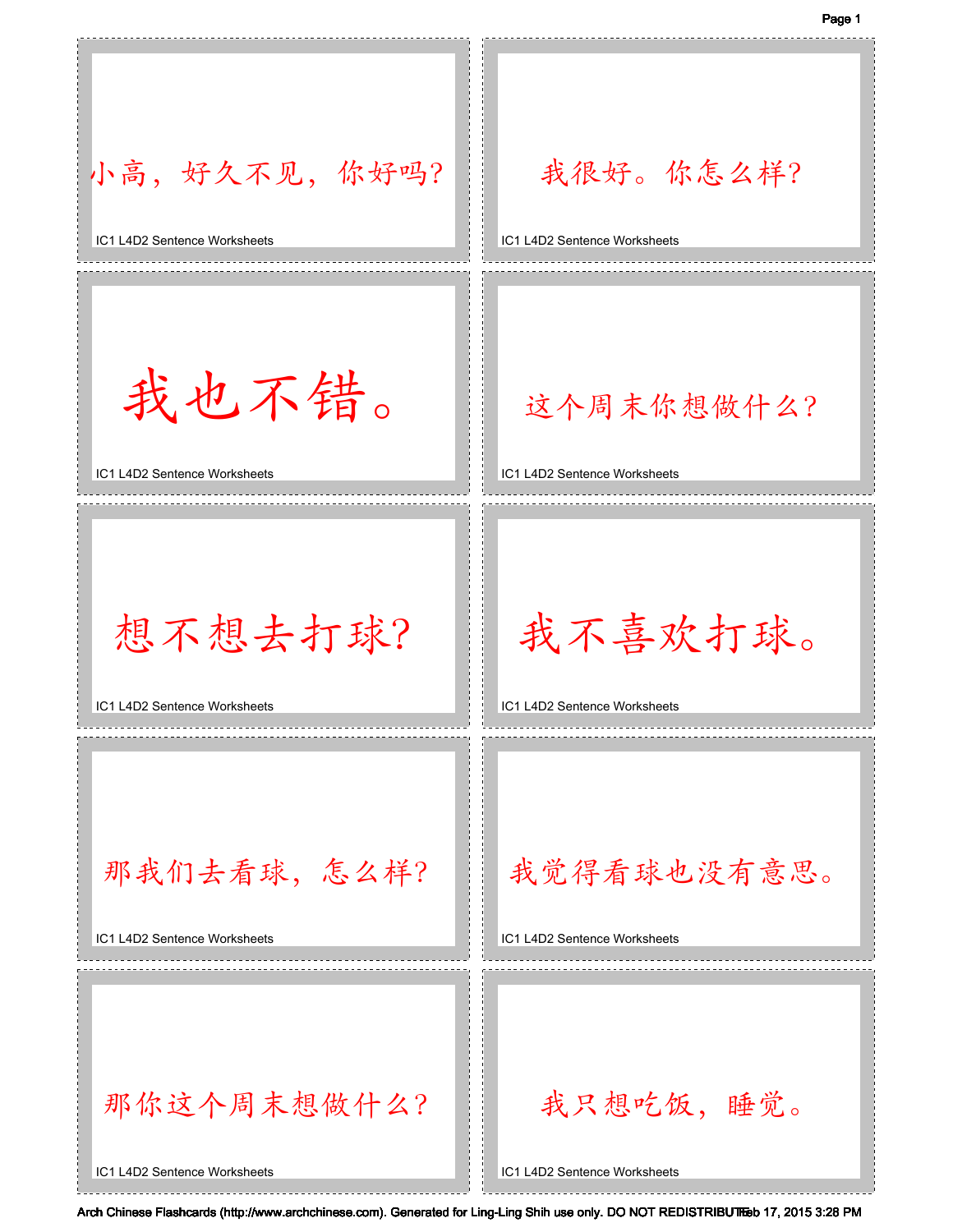

Arch Chinese Flashcards (http://www.archchinese.com). Generated for Ling-Ling Shih use only. DO NOT REDISTRIBUTEeb 17, 2015 3:28 PM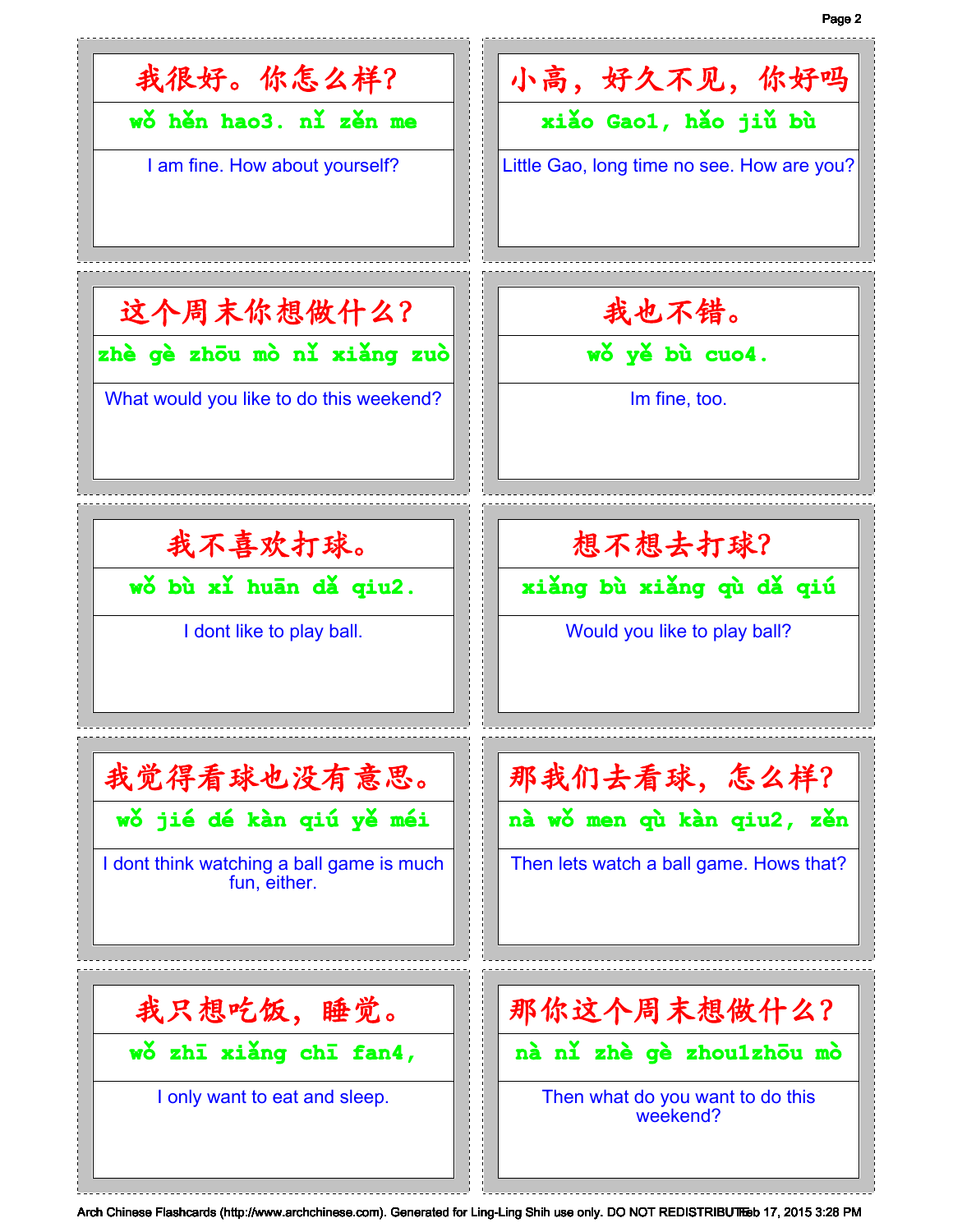Page 3



Arch Chinese Flashcards (http://www.archchinese.com). Generated for Ling-Ling Shih use only. DO NOT REDISTRIBUTEeb 17, 2015 3:28 PM